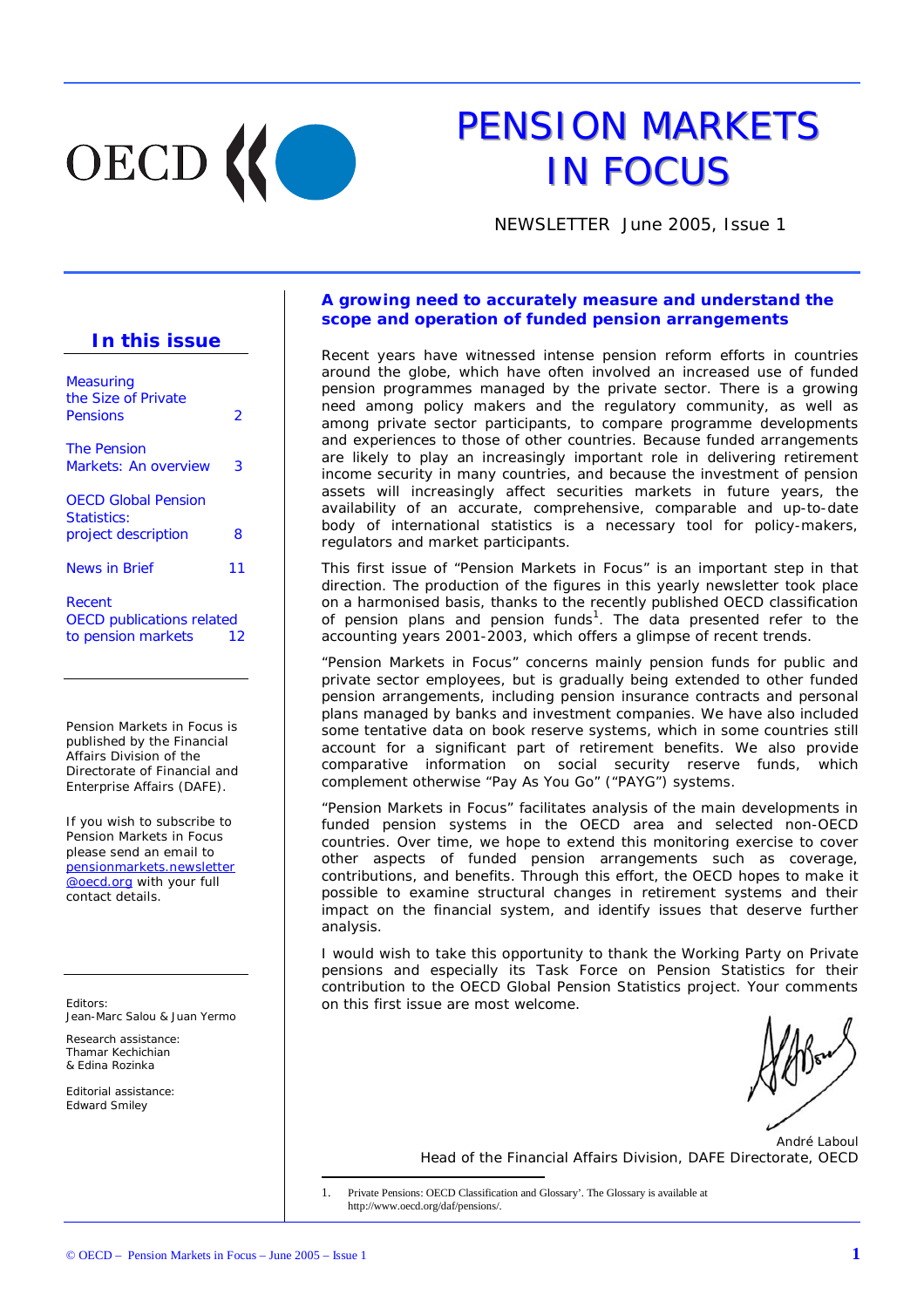## **Measuring the Size of Private Pensions across OECD and Non-oecd Countries**

The OECD is currently developing a comprehensive system of international pension statistics, collected from primary sources (e.g.: Supervisory Authorities, Central Banks, Statistical Offices and Ministries), using coherent statistical concepts, definitions and methodologies. The extension to non-OECD countries is currently underway.

|                                            |                      | <b>Total Investment</b><br>(Millions of U.S. Dollars) |                       |                                   | <b>Total Investment</b><br>(Millions of Euros) | Share of GDP (9) (10)<br>(percent) |                              |                               |                                              |
|--------------------------------------------|----------------------|-------------------------------------------------------|-----------------------|-----------------------------------|------------------------------------------------|------------------------------------|------------------------------|-------------------------------|----------------------------------------------|
| <b>OECD Countries</b>                      | 2001                 | 2002                                                  | 2003                  | 2001                              | 2002                                           | 2003                               | 2001                         | 2002                          | 2003                                         |
| Australia                                  | 212,860              | 239,290                                               | 295,670               | 237,685                           | 253,903                                        | 263,146                            | 57.7                         | 58.1                          | 56.1                                         |
| Austria                                    | 7,555                | 8,099                                                 | 10,869                | 8,436                             | 8,594                                          | 9,673                              | 4.0                          | 3.9                           | 4.3                                          |
| Belgium                                    | 12,639               | 12,428                                                | 10,756                | 14,113                            | 13.187                                         | 9,573                              | 5.6                          | 5.1                           | 3.5                                          |
| Canada                                     | 375,565              | 346,341                                               | 445,761               | 419,365                           | 367,491                                        | 396,727                            | 53.3                         | 47.8                          | 52.0                                         |
| Czech Republic (1)                         | 1,503                | 2,294                                                 | 2,294                 | 1,678                             | 2,434                                          | 2,042                              | 2.6                          | 3.3                           | 2.5                                          |
| Denmark<br>Finland                         | 43,639<br>9,991      | 44,324<br>10,606                                      | 58,717<br>13,406      | 48,729<br>11,157                  | 47,030<br>11,254                               | 52,258<br>11,866                   | 27.4<br>8.2                  | 25.7<br>8.1                   | 27.7<br>8.3                                  |
| France (1)                                 | 51,388               | 95,395                                                | 95,395                | 57,381                            | 101,220                                        | 84,902                             | 3.9                          | 6.6                           | 5.4                                          |
| Germany<br>Greece                          | 62,621               | 75,466                                                | 85,335                | 69,924                            | 80,074                                         | 75,948                             | 3.4                          | 3.8                           | 3.6                                          |
| Hungary                                    | 2,071                | 2,976                                                 | 4,397                 | 2,313                             | 3,158                                          | 3,913                              | 4.0                          | 4.5                           | 5.3                                          |
| Iceland<br>Ireland                         | 6,636                | 7,481                                                 | 10,781                | 7,410                             | 7,937                                          | 9,595                              | 87.3<br>$\ddot{\phantom{a}}$ | 88.0<br>$\sim$                | 102.0<br>$\ddot{\phantom{a}}$                |
| Italy                                      | 19,582               | 21,751                                                | 36,787                | 21,865                            | 23,079                                         | 32,741                             | 1.8                          | 1.8                           | 2.5                                          |
| Japan (2)                                  | 566,881              | 561,437                                               | 561,437               | 632,994                           | 595,722                                        | 499,679                            | 13.6                         | 14.1                          | 13.1                                         |
| Korea                                      |                      | 8,438                                                 | 9,884                 | $\ldots$                          | 8,954                                          | 8,797                              | $\ldots$                     | 1.5                           | 1.6                                          |
| Luxembourg                                 |                      |                                                       |                       |                                   |                                                |                                    | $\mathbf{r}$                 | $\ddotsc$                     |                                              |
| Mexico                                     | 27,204<br>411,460    | 31,456<br>374,875                                     | 35,743<br>545,239     | 30,377<br>459,446                 | 33,377<br>397,767                              | 31,811<br>482,623                  | 4.4<br>107.2                 | 4.9<br>89.6                   | 5.7<br>94.1                                  |
| Netherlands<br>New-Zealand (2)             | 4,382                | 4,549                                                 | 4,549                 | 4,893                             | 4,827                                          | 4,049                              | 8.4                          | 7.6                           | 5.7                                          |
| Norway                                     | 6,831                | 7,652                                                 | 10,227                | 7,627                             | 8,119                                          | 9,102                              | 4.0                          | 4.0                           | 4.6                                          |
| Poland                                     | 4,622                | 7,588                                                 | 11,487                | 5,161                             | 8,052                                          | 10,223                             | 2.6                          | 4.2                           | 5.5                                          |
| Portugal                                   | 13,278               | 14,657                                                | 18,243                | 14,826                            | 15,552                                         | 16,236                             | 12.1                         | 12.0                          | 12.4                                         |
| Slovak Republic                            | 2,244                | 4,037                                                 | 3,077                 | 2,505                             | 4,284                                          | 2,723                              | 10.7                         | 16.7                          | 9.4                                          |
| Spain                                      | 35,072               | 39,061                                                | 54,778                | 39,162                            | 41,447                                         | 48,487                             | 6.0                          | 6.0                           | 6.5                                          |
| Sweden (3)                                 | 18,254               | 18,542                                                | 23,457                | 20,383                            | 19,675                                         | 20,877                             | 8.3                          | 7.7                           | 7.8                                          |
| Switzerland (4)<br>Turkey                  | 269,010              | 335,605                                               | $\mathbf{r}$          | 300,383                           | 356,099                                        | $\ldots$                           | 109.4                        | 125.5<br>$\ddot{\phantom{a}}$ | $\ddot{\phantom{a}}$<br>$\ddot{\phantom{a}}$ |
| United Kingdom (5)                         | 1,040,472            | 1,040,472                                             | 1,179,718             | 1,161,817                         | 1,104,010                                      | 1,049,949                          | 72.7                         | 66.5                          | 65.7                                         |
| <b>United States</b>                       | 6,723,627            | 6,027,275                                             | 7,227,959             | 7,507,770                         | 6,395,341                                      | 6,432,884                          | 66.9                         | 57.8                          | 66.0                                         |
| <b>Total OECD</b>                          | 9,929,386            | 9,342,095                                             | 10,755,967            | 11,087,401                        | 9.912.586                                      | 9.572.810                          | 64.7                         | 57.3                          | 61.2                                         |
| Selected non-OECD countries (6)            |                      |                                                       |                       |                                   |                                                |                                    |                              |                               |                                              |
| Argentina                                  | $\ddot{\phantom{a}}$ | 11,650                                                | 16,139                | $\ddot{\phantom{a}}$              | 12,361                                         | 14,364                             | $\ddot{\phantom{a}}$         | 11.3                          | 13.5                                         |
| <b>Bolivia</b>                             | $\ldots$             | 1,144                                                 | 1,493                 | $\ddot{\phantom{a}}$              | 1,214                                          | 1,329                              | $\ddotsc$                    | 15.5                          | 20.9                                         |
| Brazil                                     | $\bar{\mathbf{u}}$   | 47,317                                                | 64,444                | $\ddot{\phantom{a}}$              | 50,207                                         | 57,355                             | $\ddotsc$                    | 9.3                           | 13.1                                         |
| <b>Bulgaria</b>                            | 83                   | 174                                                   | 458<br>49,690         | 93                                | 185<br>37,684                                  | 408                                | 0.5                          | 1.0<br>55.8                   | 2.3<br>64.5                                  |
| Chile<br>China                             | $\ddotsc$            | 35,515                                                |                       | $\ddot{\phantom{a}}$              |                                                | 44,224                             | $\ddotsc$                    |                               |                                              |
| Colombia                                   | 4,942                | 6,260                                                 | 7,069                 | 5,519                             | 6,642                                          | 6,291                              | $\mathbf{r}$<br>0.1          | $\ddotsc$<br>0.1              | $\ddot{\phantom{a}}$<br>0.1                  |
| Costa Rica                                 | ä,                   | 138                                                   | 305                   | ä,                                | 146                                            | 271                                | ÷.                           | 0.9                           | 1.8                                          |
| El Salvador                                | $\ddot{\phantom{a}}$ | 1,061                                                 | 1,572                 |                                   | 1,126                                          | 1,399                              | $\ddot{\phantom{a}}$         | 7.4                           | 11.0                                         |
| Estonia                                    | 124                  | 909                                                   | 81                    | 139                               | 965                                            | 72                                 | 2.0                          | 14.7                          | $\ddot{\phantom{a}}$                         |
| Fiji                                       |                      |                                                       | 1,561                 |                                   | $\mathbf{r}$                                   | 1,389                              | $\ddot{\phantom{a}}$         | $\ddot{\phantom{1}}$          | 69.3                                         |
| Hong Kong (1)                              | 24,495               | 27,524                                                | 27,524                | 27,352                            | 29,205                                         | 24,497                             | 15.0                         | 17.0                          | 17.6                                         |
| India                                      |                      |                                                       | 1,315                 |                                   |                                                | 1,170                              |                              | ÷.                            | 0.2                                          |
| Indonesia <sup>(1)</sup>                   | 3,219                | 4,437                                                 | 4,437                 | 3,594                             | 4,708                                          | 3,949                              | 2.3                          | 2.6                           | 2.1                                          |
| <b>Israel</b>                              |                      |                                                       | $\ddot{\phantom{a}}$  |                                   |                                                | $\ddot{\phantom{a}}$               | $\ddot{\phantom{a}}$         | $\ddotsc$                     | $\ddot{\phantom{a}}$                         |
| Kazakhstan                                 | 1,210                | 1,727                                                 | 2,631                 | 1,351                             | 1,833                                          | 2,342                              | 5.6                          | 7.1                           | 8.8                                          |
| Malaysia                                   | $\ddotsc$            | $\ddotsc$                                             | 58,476                | $\ddotsc$                         | $\ddotsc$                                      | 52,044                             | $\ddotsc$                    | $\ddotsc$                     | 56.7                                         |
| Pakistan                                   |                      |                                                       | 1,143<br>464          |                                   | ٠.                                             | 1,017<br>413                       | $\ddot{\phantom{a}}$         | ÷.                            | 1.7<br>3.6                                   |
| Panama<br>Peru                             | <br>$\ddotsc$        | 4,484                                                 | 6,311                 | $\ddotsc$<br>$\ddot{\phantom{a}}$ | 4,758                                          | 5,617                              | $\ldots$<br>$\ldots$         | $\cdot$<br>8.1                | 10.6                                         |
| Philippines                                | $\ddotsc$            |                                                       | 3,077                 | $\ddotsc$                         | $\ddotsc$                                      | 2,739                              | $\ddotsc$                    | $\ddotsc$                     | 3.8                                          |
| Russia                                     | $\ddotsc$            | $\ddot{\phantom{a}}$                                  | 2,737                 | $\ldots$                          | $\ddotsc$                                      | 2,436                              | $\ddotsc$                    | $\cdot$                       | 0.6                                          |
| Singapore (1)                              | $\ddotsc$            | 56,497                                                | 56,497                | $\ddot{\phantom{1}}$              | 59,947                                         | 50,282                             | $\ldots$                     | 64.0                          | 61.9                                         |
| Slovenia                                   | 20                   | 83                                                    | 59                    | 22                                | 88                                             | 53                                 | 0.1                          | 0.4                           | 0.2                                          |
| South Africa                               | .,                   | ă,                                                    | 50,328                | $\ddotsc$                         | $\ddotsc$                                      | 44,792                             | $\ddotsc$                    | $\ddotsc$                     | 30.4                                         |
| Sri Lanka                                  | 2,698                | $\ddotsc$                                             |                       | 3,013                             | $\ddot{\phantom{a}}$                           | $\ddot{\phantom{1}}$               | 14.6                         | $\ldots$                      | $\ldots$                                     |
| Thaïland (1)                               | 8,676                | 10,176                                                | 10,176                | 9,688                             | 10,798                                         | 9,057                              | 7.5                          | 8.0                           | 7.1                                          |
| Ukraine                                    |                      |                                                       | 5                     | $\ddotsc$                         |                                                | 4                                  | $\ldots$                     | $\mathbf{u}$                  | 0.0                                          |
| Uruguay                                    | $\ldots$             | 893                                                   | 1,232                 | $\ddotsc$                         | 948                                            | 1,096                              | $\ddotsc$                    | 9.3                           | 11.4                                         |
| Regional Indicators (7)                    |                      |                                                       |                       |                                   |                                                |                                    |                              |                               |                                              |
| <b>Total G10 (8)</b>                       | 9,551,499            | 8,909,586                                             | 10,211,845            | 10,665,442                        | 9,453,665                                      | 9,085,902                          | 40.6                         | 38.8                          | 31.4                                         |
| Euro area                                  | 623,585              | 652,338                                               | 870,809               | 696,311                           | 692,174                                        | 772,050                            | 16.9                         | 15.2                          | 15.6                                         |
| <b>Latin America</b><br><b>Total World</b> | 32,147<br>9,974,854  | 139,918<br>9,552,086                                  | 184,462<br>11,125,192 | 35,896<br>11,138,171              | 148,462<br>10,135,400                          | 164,171<br>9,898,436               | 2.2<br>21.6                  | 12.3<br>21.1                  | 14.2<br>19.7                                 |

#### **Table 1. Size of pension funds in the world economies, 2001-2003**

Source: OECD, Global Pension Statistics project.

Conventional sign: ''..': not available and '\_' close to zero.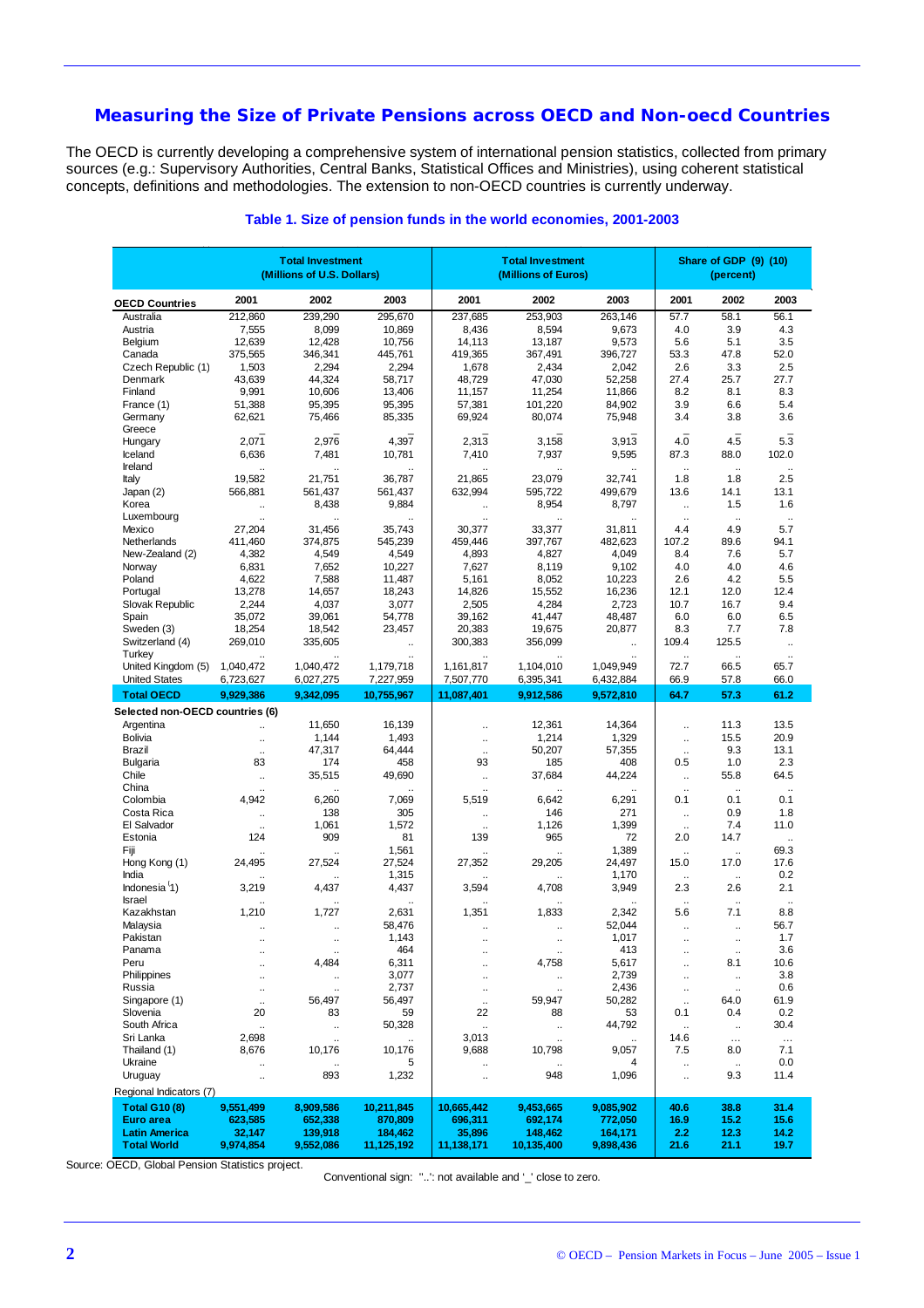## **Pension markets: an overview**



**Figure 1. Pension Fund Assets in OECD Countries, 2003**  (as a % of GDP)

*Source:* OECD, Global Pension Statistics.

## *Pension funds are experiencing different rates of growth around the world*

Although, in most countries, pension funds are the most important financing vehicle of funded pension plans<sup>2</sup>, the economic size of pension funds varies significantly across countries. In most countries, total investments amount to around 5% or less of GDP. In Canada, the United Kingdom, the United States and the Netherlands it amounts to 50% or more of GDP. It even exceeds GDP in Switzerland and Iceland. Denmark, where pension funds amount to almost half of the market capitalisation of domestic shares, is in an intermediate position with 27.7% of GDP.

In 2003, total investment of pension funds increased by almost 20% in OECD countries. Accordingly, the average ratio of total investment to GDP increased to 61.2%. Those countries that have started from a relatively small base like Spain, Norway, Hungary, Czech Republic and Italy are experiencing the fastest growth in pension fund assets. Pension funds in these countries had an average growth rate ranging from 24% to 58% over the period 2001-2003 (see Table 1). On the other hand, countries with more mature pension systems, like the United States, United Kingdom, the Netherlands and Canada have seen a less rapid, but still positive evolution, with growth rates ranging from 4% to 15%. In between are countries like Denmark, Austria, Portugal and Germany that have exhibited an average growth rate between 16% and 20%. In most other countries, investment growth rates amounted to less that 10%.

As a percentage of GDP, Switzerland and Iceland tops the table in 2003 with the highest accumulation of pension fund assets (125.5 and  $102.2%$  – see Figure 1) of GDP, followed by the Netherlands (94.1% of GDP) and the United States and the United Kingdom (respectively, 66.0% and 65.7%). Most countries experienced a substantial increase in the ratio of pension fund assets to GDP between 2002 and 2003, the main exceptions being Belgium and the Slovak Republic where this ratio fell (see Table 1). Outside the OECD area, the pension fund systems in Chile, Malaysia and Singapore are noteworthy as they have all accumulated pension fund assets at around or above 60 percent of GDP, comparable to the best performers in the OECD area.

The growth rate of pension fund assets is expected to accelerate further over the coming decade as both the public and private sectors intensify efforts to prepare themselves for the rapid ageing of the population. It is also expected that pension reform efforts will raise awareness regarding the implications of increasing life expectancy and promote more savings. While part of the adjustment to ageing will and, in the OECD's view, should come through later retirement, higher savings is expected to help diversify risks, especially in countries that have traditionally relied largely on "Pay As You Go" ("PAYG") systems for retirement income provision. Some OECD countries have even gone as far as replacing part (e.g. Hungary, Poland) or most (e.g.

l

<sup>2.</sup> Pension plans are defined by the OECD as arrangements or contracts that have a retirement income purpose. See the OECD (2004), Private Pensions Classification and Glossary.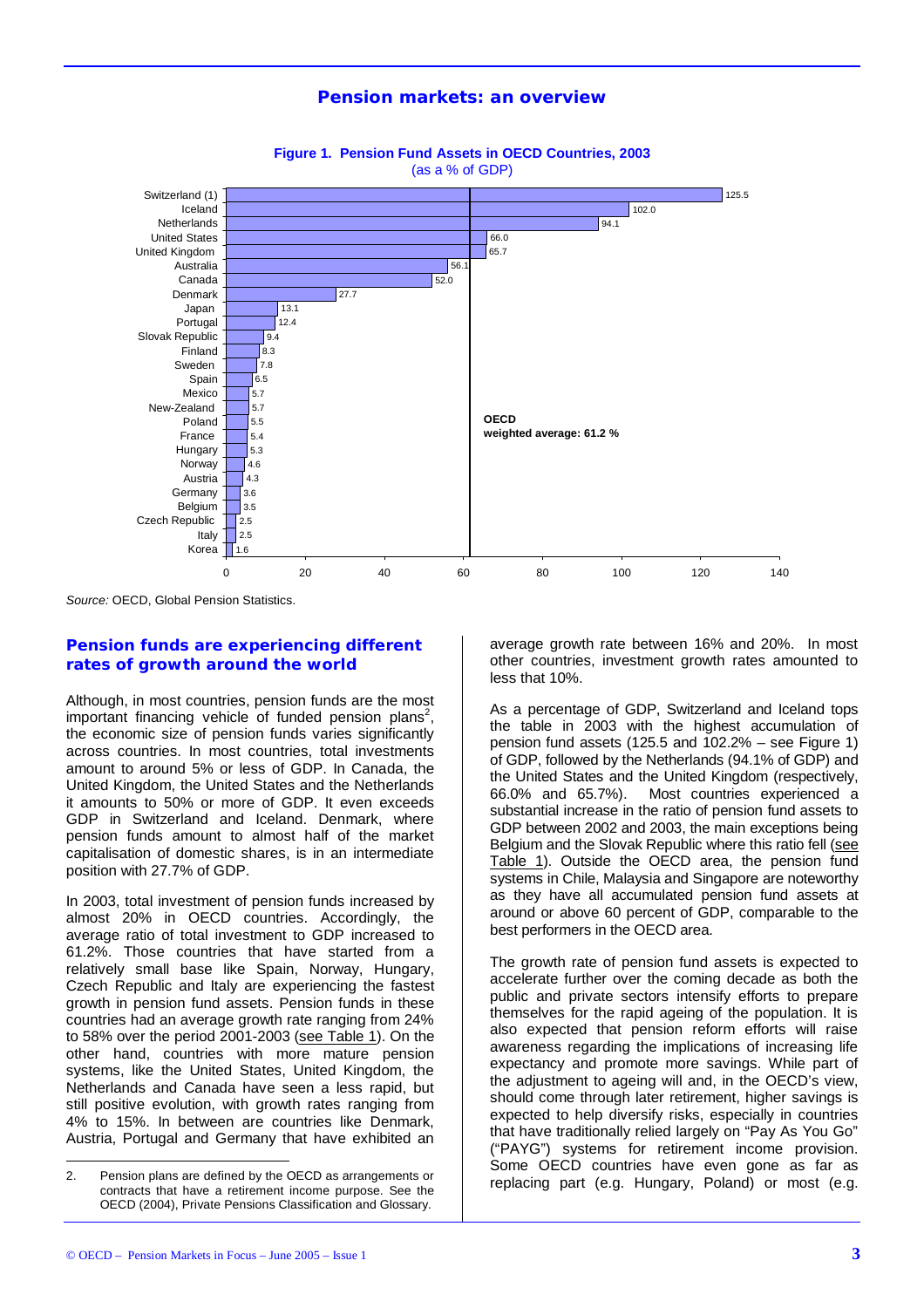Mexico) of the "insurance" or income replacement part<sup>3</sup> of their social security system by funded pension arrangements.

## *Other funded pension arrangements are rapidly developing in some OECD countries*

In addition to pension funds, in some countries funded pension arrangements include pension insurance contracts and pension plans managed by other financial institutions such as banks or investment companies. Information on these other arrangements, however, is not readily available, especially for products sold in the retail market (personal pension plans). Information on the specific size of the proportion of life insurance investments that correspond to pension plans is available for a few OECD countries (see Figure 2). Following the OECD classification, these plans are referred to as pension insurance contracts (for definitions see Table 7). Pension insurance contracts account for over 70% of the total assets of funded pension arrangements in Denmark, Korea and Sweden and represent, 70, 5 and 34% of their respective GDP.

#### **Figure 2. Private Pension Plans Assets by Type of Financing Vehicle, 2003**  (in Millions of USD and as a share of total)



**Pension funds Book reserves Pension insurance contract**

*Source:* OECD, Global Pension Statistics.

A rough estimate of the size of the overall funded pensions market in other OECD countries is provided by looking at the combination of pension fund and life insurance investments (see Table 2) as pension and long-term investment saving products are a substantial part of the life insurance market. It can be seen that in some countries like France the relatively small pension fund sector is compensated by a highly developed life

insurance industry, leading to a combined asset to GDP ratio that is similar to that of other OECD countries like Canada and Japan with much larger pension fund systems.

#### **Table 2. Pension Funds and Life-Insurance Assets in OECD Economies**

|                       | Total assets for funded<br>pension plans + Life<br>Insurance Investments (6) |                     |  |  |  |
|-----------------------|------------------------------------------------------------------------------|---------------------|--|--|--|
| <b>OECD Countries</b> | Millions of<br><b>Dollars</b>                                                | Share of<br>GDP (7) |  |  |  |
| Australia             | 337,385                                                                      | 82                  |  |  |  |
| Austria               | 45,973                                                                       | 23                  |  |  |  |
| Belgium               | 89,978                                                                       | 37                  |  |  |  |
| Canada                | 501,153                                                                      | 69                  |  |  |  |
| Czech Republic (1)    | 5,432                                                                        | 8                   |  |  |  |
| Denmark               | 163,950                                                                      | 95                  |  |  |  |
| Finland               | 33,119                                                                       | 25                  |  |  |  |
| France (1)            | 813,085                                                                      | 57                  |  |  |  |
| Germany<br>Greece     |                                                                              |                     |  |  |  |
| Hungary               | 5,968                                                                        | 9                   |  |  |  |
| Iceland               | 7,512                                                                        | 89                  |  |  |  |
| Ireland               |                                                                              |                     |  |  |  |
| Italy                 | 258,071                                                                      | 22                  |  |  |  |
| Japan (2)             | 1,949,909                                                                    | 49                  |  |  |  |
| Korea                 | 124,213                                                                      | 26                  |  |  |  |
| Luxembourg            |                                                                              |                     |  |  |  |
| Mexico                |                                                                              |                     |  |  |  |
| Netherlands           | 539,343                                                                      | 129                 |  |  |  |
| New-Zealand (2)       |                                                                              |                     |  |  |  |
| Norway                | 58,271                                                                       | 31                  |  |  |  |
| Poland                | 14,895                                                                       | 8                   |  |  |  |
| Portugal              | 27,106                                                                       | 22                  |  |  |  |
| Slovak Republic       | 4,904                                                                        | 20                  |  |  |  |
| Spain                 |                                                                              |                     |  |  |  |
| Sweden (3)            |                                                                              |                     |  |  |  |
| Switzerland (4)       | 497,241                                                                      | 186                 |  |  |  |
| Turkey                |                                                                              |                     |  |  |  |
| United Kingdom (5)    | 2,004,478                                                                    | 128                 |  |  |  |
| <b>United States</b>  | 8,450,761                                                                    | 81                  |  |  |  |
| <b>Total</b>          | 15,932,747                                                                   | 88                  |  |  |  |

*Sources:* OECD, Global Pension Statistics project and Insurance Statistics database.

## *Funding initiatives within PAYG systems are intensifying*

Funding is also growing in what have been traditionally exclusively PAYG-financed, social security systems. Funding in these systems takes the form of reserve funds, which in most cases are institutions with their own governing board and resemble pension funds in many aspects. Reserve funds have been growing at a rapid pace in a few OECD countries as a result of transfers of privatisation proceeds (see Figure 3). In Norway, the petroleum fund is not formally a social security reserve fund, but its investments are likely to be used to meet the liabilities of the Norwegian public pension system. In Finland, social security assets include also the statutory pension funds (58.3% of GDP), while in Sweden they include the assets of the premium pension system (PPM) (3.0% of GDP), but those are not shown in Figures 3 and 4.

l

<sup>3.</sup> This part complements the other main objective of statutory retirement income systems carried out by social security arrangements, namely poverty prevention or "redistribution". These two objectives, "redistribution" and "insurance" can be met through different pension arrangements. While for obvious reasons only PAYG-financed, public pension systems are mandated to meet the "redistribution" goal, OECD countries vary in the extent to which funded pension arrangements, as opposed to PAYG-financed, public pension plans, are relied upon to meet the insurance goal. See "Pensions at a Glance", OECD, March 2005, for a description of the different mandatory pension arrangements in OECD countries.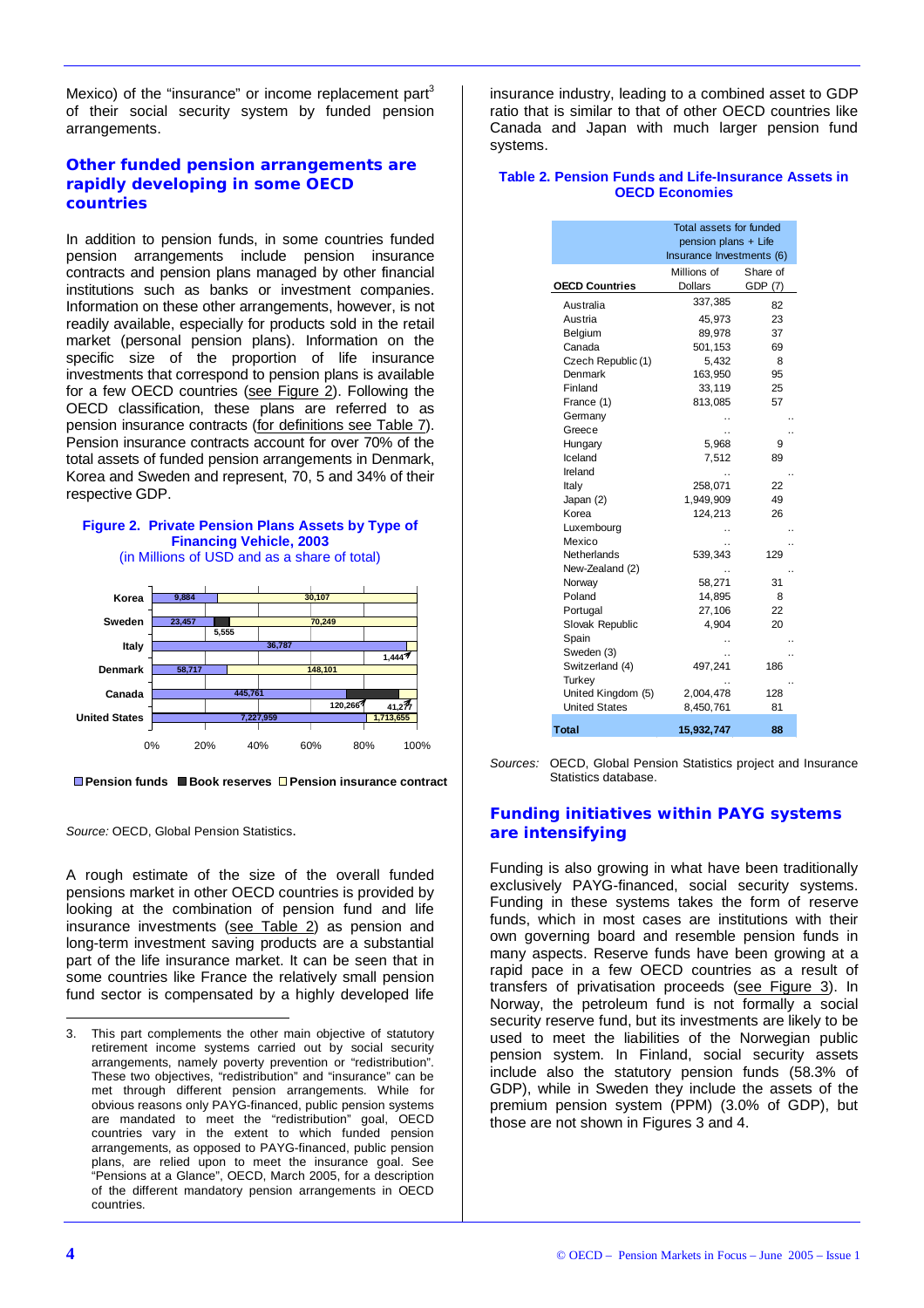#### **Figure 3. Social Security Reserves for Selected OECD countries, 2001-2003**  (as a % of GDP)



*Sources:* OECD calculations and national sources.

The asset allocation of reserve funds varies significantly across countries (see Figure 4). At one extreme is the Canadian Pension Plan (CPP), which invests nearly all its assets in equities. At the other extreme, the US social security trust fund has a portfolio consisting exclusively of U.S. government securities. In between are countries like Norway, Finland, New Zealand and Sweden where the reserve funds invest between 30% and 60% of their portfolio in equities.

#### **Figure 4. Social Security Reserve Fund Equity Investment, 2003**  (as a % total assets)



*Sources:* OECD, staff calculations and national sources.

In some OECD countries, such Japan, Norway and Korea, reserve funds actually manage more assets than the combined total assets of pension funds and life insurance companies (see Figure 5). Unlike pension funds, however, the future evolution of reserve funds is subject to some uncertainty. In some countries, the recent build-up of assets is expected to be used primarily for meeting the cost of the baby-boom in the coming years. However, as some degree of funding seems advisable for social security systems, further government effort to promote the continuation of reserve funds may be expected.

## **Figure 5. Contractual Savings in Selected OECD countries, 2003 (1)**

(in Millions of USD and as a share of total)



*Source:* OECD, Global Pension Statistics.

## *Pension funds: a powerful actor in financial markets*

Five countries (United States, United Kingdom, Canada, Netherlands, Switzerland) continue to dominate the pension fund market, with a combined market share of more than 90% of the total for the OECD. OECD pension funds assets rose from 29% of GDP in 1987 to 61% in 2003. (USD 10,756 bn). OECD pension funds assets represent an aggregate of 54.4% of OECD domestic listed shares' market capitalisation (see Figure  $6$ ). The ratio of pension fund assets to market capitalisation is highest in Iceland and the Netherlands (respectively, 152% and 120%), followed by Canada (78%), the United States (55%) and Austria ( 51%).

#### **Figure 6. Pension Fund Assets as a % of Stock Market Capitalisation, 2003**





Several countries showing high ratios of total pension funds investment to GDP tend also to exhibit high ratios of market capitalisation to GDP, as evidenced in Figure 7. While large pension funds and developed capital markets are to some extent both a result of a market oriented financial system, the preference for shares amongst pension funds in some OECD countries like the Netherlands, the United Kingdom and the United States has certainly contributed to the growth of the stock market in these countries. However, countries in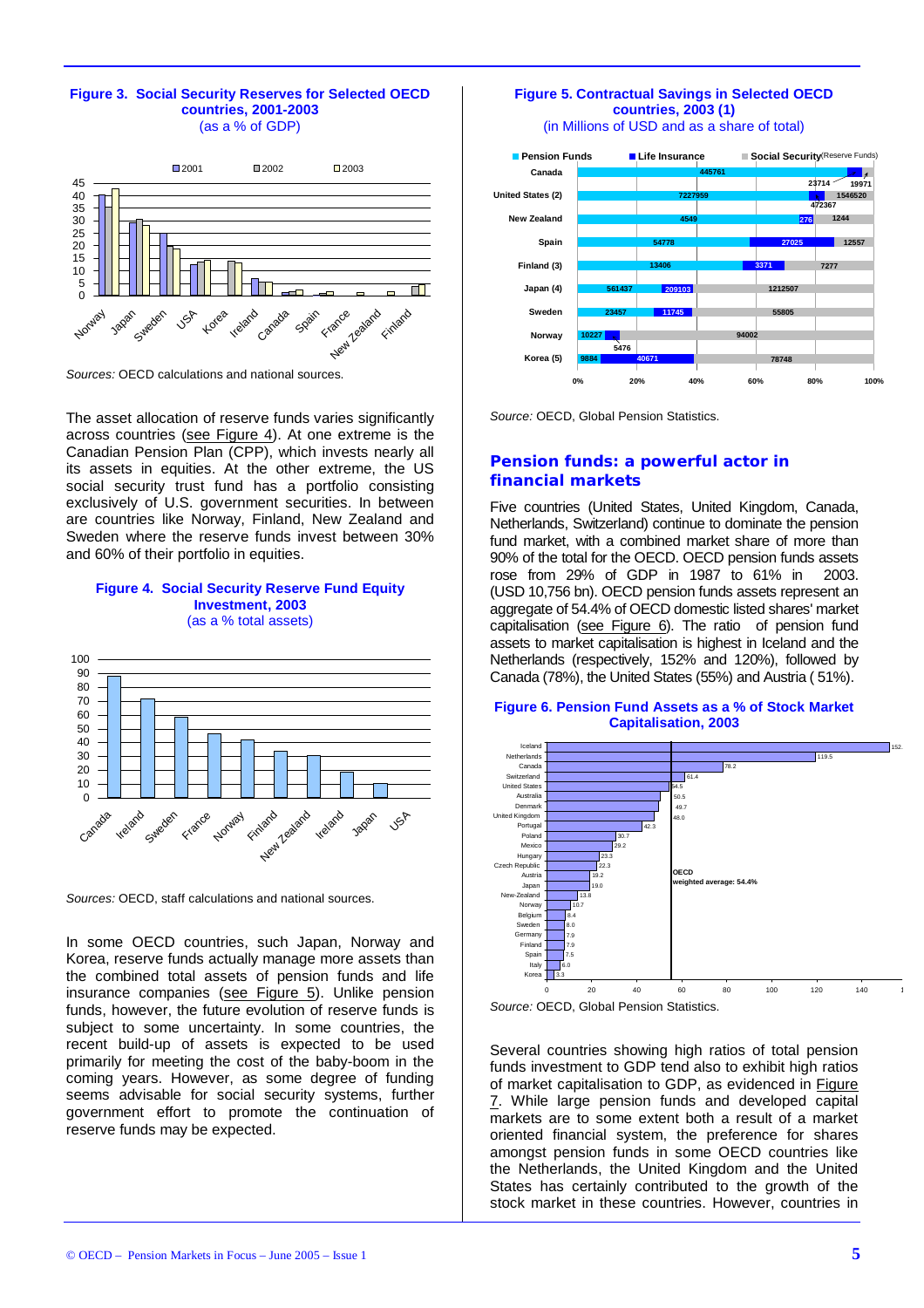which big listed companies have developed an international shareholder basis, such as Sweden and Finland, have also witnessed strong growth in their local stock exchange.

#### **Figure 7. Weight of Total Investment as Compared to the Size of Stock Markets in selected Economies, 2003 Stock Market**



*Source:* OECD, Global Pension Statistics.

## *Pension fund portfolios are becoming increasingly diversified, but wide disparities between countries remain*

In the past, changes in asset allocation have fluctuated slowly. The increase in equity investments during the 90s was not only driven by the high performance of worldwide stock markets, but also by the phasing out of investments limits in several OECD countries (e.g. Japan).

About one third of OECD countries with pension funds place limits by asset type<sup>4</sup>. The most common are limits in equities and foreign securities. Equity limits are applied by eighteen of the 30 OECD countries with pension funds. These limits range from 70% in Denmark and Greece to 0% in Mexico. Australia, Canada (real estates), Ireland, Italy (real estates, investments funds and bank deposits), Japan, Luxembourg, Netherlands, New-Zealand, United States (only on loans) and United Kingdom (only on loans) have no limit on any asset classes except for those products specified in brackets. Limits in equity investment in other OECD countries are shown in Table 4.

After 2000, the trend toward equities has been reversed. The decreasing proportion of assets held in equities has resulted from both the poor overall performance of stock markets as well as the consequent outflow from equities towards alternative investments (such as private equity and hedge funds, included under other investments).

Between 2002 and 2003, the average allocation to fixed income securities (the largest asset class) decreased to 46.9% at end-2003 compared to 49.5% one year earlier. For the OECD as a whole, the second largest asset class, held by pension funds, consists of shares (21.1 %), followed by mutual funds (11.2 %).

The breakdown of assets according to the type of investment product varies widely across countries (see Table 3):

- In the majority of countries, bills and bonds rank first in asset allocation. In Denmark, Hungary, Iceland, Mexico, Poland, Bulgaria, Estonia and Slovenia, it accounts for over one half of total investments.
- In two countries, equity shares account for 44% or more of assets: the Netherlands and the United Kingdom (where they account for 53.8% despite the stock market's downturn).
- In Belgium and Canada, mutual fund shares are predominant in the asset structure.

In most countries, cash and deposits, loans, and real estate (lands and buildings) only account for relatively small amounts. Real estate, however is a significant component of pension fund portfolios in Finland, Italy and Switzerland (over 10% of total assets). Similarly, Cash and deposits is a major component for Brazil and Indonesia (respectively accounting for 44.2 and 70.9% of total assets).

## *Pension funds have also increased their diversification in foreign markets in recent years*

Euro-land based pension funds have benefited from the elimination of currency risk, but even in other countries that have their own currency a move towards greater international diversification of pension fund portfolios has been observed, especially in those countries where pension funds are oversized in relation to the domestic capital market. Questions remain, however, as to the extent of home bias in investment strategies. Investment limits and currency matching requirements also account for the relatively low investment abroad in some countries, though, in a few cases, these rules are being relaxed. For example, Canada eliminated the 30% cap in February 2005.

While specific information on investment by issuing location is not available, the data on investment by currency paints a largely positive picture of the extent of diversification in some OECD countries like Denmark. (see Figure 8). On the other hand, a number of OECD countries invest with their own currency (e.g. Poland and Slovak Republic) invest relatively little in foreign currency denominated securities (less than 10% of total assets).

#### **Figure 8. Relative and Absolute Size of Foreign Currency Investment of Pension Funds, 2003**



*Source:* OECD, Global Pension Statistics project.

 4. Other than self-investment limits (ie. Investment in the sponsoring company,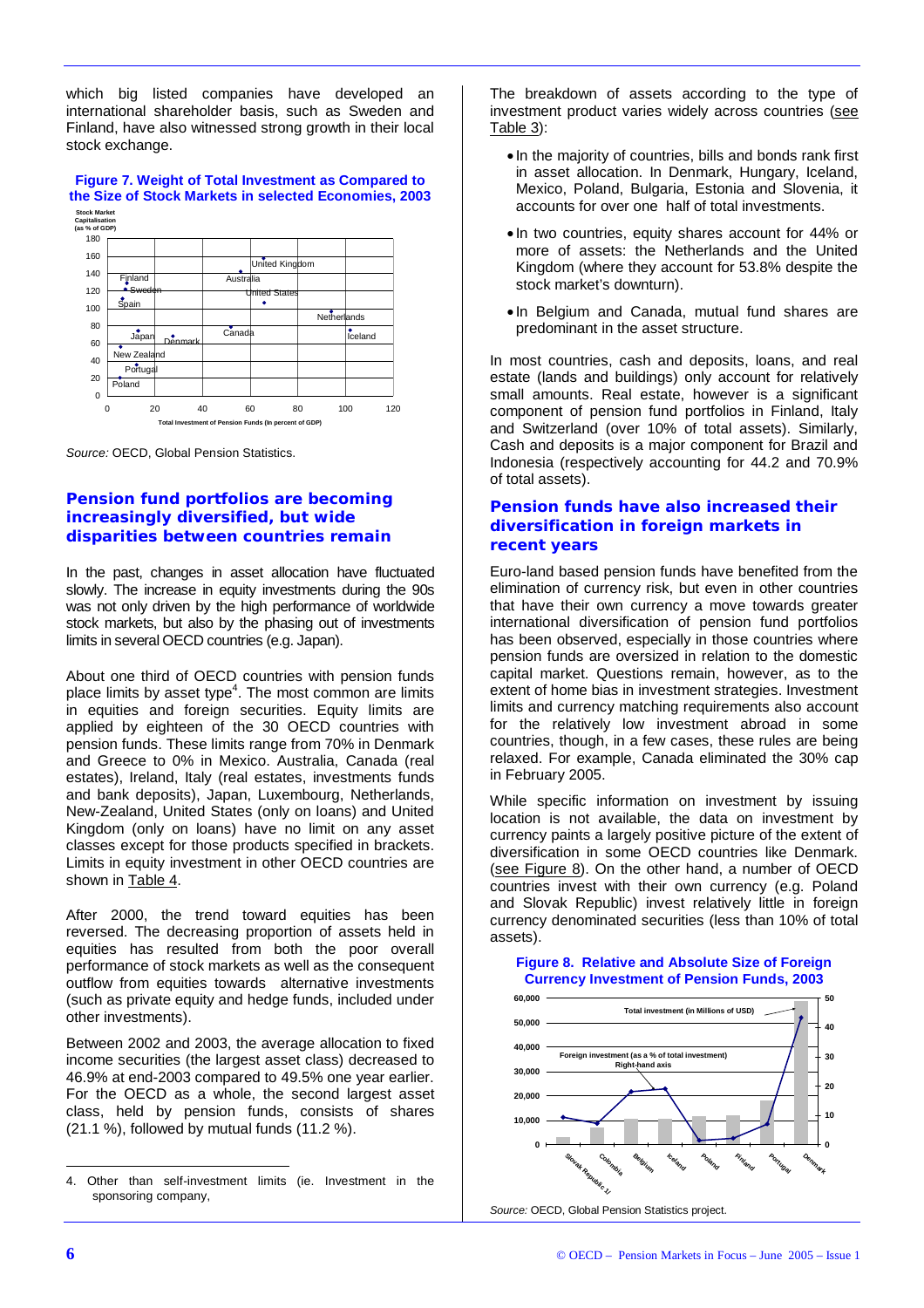|  |  |  |  | Table 3. Structure of assets of pension funds, 2003 |
|--|--|--|--|-----------------------------------------------------|
|--|--|--|--|-----------------------------------------------------|

|                             |           | <b>Bills and bonds</b><br>issued by |           |           |               |                  |                             | Unallocated                 |                             |
|-----------------------------|-----------|-------------------------------------|-----------|-----------|---------------|------------------|-----------------------------|-----------------------------|-----------------------------|
|                             | Cash and  | public                              | Corporate |           |               | Land and         | Mutual funds                | insurance                   | Other                       |
| <b>OECD Countries</b>       | Deposits  | administration                      | bonds     | Loans     | <b>Shares</b> | <b>Buildings</b> | (CIS)                       | contracts                   | investments                 |
| Austria                     | 2.3       | 73.6                                | 0.0       | 0.7       | 16.5          | 0.7              | $\ddotsc$                   | $\ldots$                    | 6.1                         |
| <b>Belgium</b>              | 4.4       | 13.6                                | 3.2       | 0.3       | 14.6          | 1.1              | 55.8                        | 2.6                         | 4.1                         |
| Canada                      | 4.9       | 18.7                                | 5.4       | $\ddotsc$ | 23.6          | 3.5              | 36.7                        | $\ldots$                    | 7.2                         |
| <b>Czech Republic</b>       | 7.9       | 60.1                                | 24.8      | 0.0       | 4.9           | 0.4              | 0.0                         | $\mathbf{r}$ .              | 1.9                         |
| Denmark                     | 0.3       | 25.6                                | 39.9      | 0.5       | 21.1          | 2.7              | 7.8                         | $\ddotsc$                   | 1.7                         |
| Finland                     | 0.0       | 0.0                                 | 33.3      | 0.2       | 27.0          | 15.4             | 0.0                         | 0.0                         | 22.6                        |
| France                      | $\ddotsc$ | $\ddotsc$                           | $\ddotsc$ | $\ddotsc$ | $\ddotsc$     | $\ddotsc$        | $\ddotsc$                   | $\ddotsc$                   | $\ddotsc$                   |
| Germany                     | 2.6       | 36.3                                | 0.0       | 27.0      | 12.7          | 6.2              | 7.8                         | v.                          | 7.4                         |
| Hungary                     | 4.4       | 68.1                                | 5.2       | 0.0       | 8.7           | 0.0              | 5.8                         | 0.0                         | 7.8                         |
| Iceland                     | 2.5       | 35.4                                | 14.9      | 12.8      | 30.4          | 0.2              |                             |                             | 2.0                         |
| Italy                       | 9.1       | 33.0                                | 0.5       | 0.0       | 5.8           | 11.0             | 4.3                         | 20.4                        | 15.9                        |
| Korea                       | 4.4       | 34.6                                | 30.6      | 13.3      | 2.3           | 1.8              | 4.0                         | v.                          | 6.1                         |
| Mexico                      | 0.2       | 85.4                                | 14.4      | 0.0       | 0.0           | 0.0              | 0.0                         | 0.0                         | 0.0                         |
| <b>Netherlands</b>          | 2.2       | 25.5                                | 13.8      | 5.3       | 44.6          | 5.0              | $\mathbf{r}$ .              | ÷.                          | 3.5                         |
| Norway                      | 4.6       | 28.8                                | 33.8      | 3.9       | 19.2          | 5.8              | $\ddotsc$                   | $\ddotsc$                   | 3.9                         |
| Poland                      | 4.8       | 61.0                                | 1.7       | 0.0       | 32.1          | $\mathbf{r}$ .   | 0.0                         | $\mathbf{r}$ .              | 0.4                         |
| Portugal                    | 9.0       | 21.4                                | 21.6      | 0.0       | 19.3          | 8.8              | 16.5                        | 0.0                         | 3.4                         |
| Spain                       | 4.2       | 20.0                                | 35.0      | 0.0       | 15.9          | 0.3              | 6.7                         | v.                          | 17.9                        |
| Switzerland                 | 7.1       | 26.8                                | $\ddotsc$ | 4.9       | 26.5          | 10.5             | 15.2                        | $\ddotsc$                   | 2.8                         |
| <b>United Kingdom</b>       | 2.6       | 14.5                                | 4.7       | 0.5       | 53.8          | 4.3              | 11.4                        | 6.2                         | 2.0                         |
| <b>United States</b>        | 7.1       | 4.9                                 | 4.8       | 0.2       | 29.3          | 0.8              | 21.3                        | 8.7                         | 22.9                        |
| Selected non-OECD countries |           |                                     |           |           |               |                  |                             |                             |                             |
| <b>Brazil</b>               | 44.2      | 14.9                                | 2.2       | 3.9       | 15.9          | 6.7              | 11.6                        | 0.0                         | 0.6                         |
| <b>Bulgaria</b>             | 19.9      | 62.5                                | 11.5      | ο.        | 2.8           | 1.8              | $\mathcal{L}_{\mathcal{A}}$ | $\mathcal{L}_{\mathcal{A}}$ | 1.5                         |
| Estonia                     | 8.2       | 32.6                                | 23.3      | 0.0       | 33.5          | 0.0              | 1.8                         | 4.8                         | 0.6                         |
| Slovenia                    | 21.9      | 54.7                                | 19.5      | 0.0       | 2.5           | 0.0              | 1.4                         | 0.0                         | 0.0                         |
| Indonesia                   | 70.9      | 0.1                                 | 11.9      | 0.7       | 4.1           | 6.0              | 1.3                         | 0.0                         | 6.9                         |
| Kazakhstan                  | 9.7       | 48.8                                | 33.7      | ο.        | 5.0           | ο.               | $\mathbf{r}$ .              | v.                          | $\mathcal{L}_{\mathcal{F}}$ |
| Singapore                   | 2.7       | 96.4                                | 0.0       | 0.0       | 0.0           | 0.2              | 0.0                         | 0.0                         | 0.7                         |

*Source:* OECD, Global Pension Statistics project.

## **Glossary of selected pension terms**

| <b>Term</b>                             | <b>Definition</b>                                                                                                                                                                                                                                                                                                                                                                                                                                                                                                                                                                                                                                |
|-----------------------------------------|--------------------------------------------------------------------------------------------------------------------------------------------------------------------------------------------------------------------------------------------------------------------------------------------------------------------------------------------------------------------------------------------------------------------------------------------------------------------------------------------------------------------------------------------------------------------------------------------------------------------------------------------------|
| Fund member                             | An individual who is either an active (working or contributing,<br>and hence actively accumulating assets) or passive (retired,<br>andhence receiving benefits), or deferred (holding deferred<br>benefits) participant in apension plan.                                                                                                                                                                                                                                                                                                                                                                                                        |
| <b>Funded pension plans</b>             | Occupational or personal pension plans thataccumulate<br>dedicated assets to cover theplan's liabilities.                                                                                                                                                                                                                                                                                                                                                                                                                                                                                                                                        |
| <b>Mandatory</b>                        | Participation in these plans is mandatory foremployers.                                                                                                                                                                                                                                                                                                                                                                                                                                                                                                                                                                                          |
| occupational plans                      | Employers are obliged by law to participate in a pension plan.<br>Employers must set up (and make contributions to)<br>occupational pension plans which employees will normally<br>be required to join. Where employers are obliged to offer an<br>occupational pension plan, but the employees' membership<br>is on a voluntary basis, these plans are also considered<br>mandatory.                                                                                                                                                                                                                                                            |
| Pension plan sponsor                    | An institution (e.g.company, industry/employment<br>association) that designs, negotiates, and normally helps to<br>administer an occupational pension plan for its employees<br>ormembers.                                                                                                                                                                                                                                                                                                                                                                                                                                                      |
| Trust                                   | A legal scheme, whereby named people (termed trustees)<br>hold property on behalf of other people (termed<br>beneficiaries).                                                                                                                                                                                                                                                                                                                                                                                                                                                                                                                     |
| Trustee                                 | A person or a company appointed to carry out the tasks of<br>the trust.                                                                                                                                                                                                                                                                                                                                                                                                                                                                                                                                                                          |
| Voluntary occupational<br>pension plans | The establishment of these plans is voluntary for employers<br>(including those in which there is automatic enrolment as<br>part of an employment contract or where the law requires<br>employees to join plans set up on a voluntary basis by their<br>employers). In some countries, employers can on a<br>voluntary basis establish occupational plans that provide<br>benefits that replace at least partly those of the social<br>security system. These plans are classified asvoluntary,<br>even though employers must continue sponsoring these<br>plans in order to beexempted (at least partly) from social<br>security contributions. |

Source: OECD, 'Private Pensions: OECD Classification and Glossary'.

#### **Table 4. Portfolio Limits on OECD Pension Funds Investment in Domestic Equity, 2004**

| Country              |                      | <b>Equity</b>                                         |
|----------------------|----------------------|-------------------------------------------------------|
| Austria              |                      | 50%                                                   |
| Belgium              |                      | No limit (if listed)                                  |
|                      |                      | 10% (if non-listed)                                   |
| Denmark              |                      | 70%                                                   |
| Finland              |                      | 50% (if listed)                                       |
|                      |                      | 10% (if non-listed)                                   |
| Germany              | Pensions-kassen      | 35% (listed)                                          |
|                      |                      | 10% (non-listed)                                      |
|                      | <b>Pensionsfonds</b> | No limit                                              |
| Greece               |                      | 70%                                                   |
|                      |                      | of technical provisions                               |
| Hungary <sup>1</sup> |                      | 50% (if MPF)                                          |
|                      |                      | No limit (VPF)                                        |
| Iceland              |                      | 50% (joint limit with units or shares of other        |
|                      |                      | collective investment undertaking)                    |
|                      |                      | 10% (if non-listed - joint limit with Bonds and Units |
|                      |                      | or shares of other collective investment              |
|                      |                      | undertaking)                                          |
| Korea                |                      | 10% (if non-listed)                                   |
| Mexico               |                      | 0%                                                    |
| Norway               |                      | 35%                                                   |
| Poland <sup>2</sup>  | OPF                  | 40%<br>(listed on primary market + National           |
|                      |                      | <b>Investment Funds</b> )                             |
|                      |                      | 10 (on secondary market or unlisted)                  |
|                      | <b>FPF</b>           | No limit                                              |
| Portugal             |                      | 55%, but maximum 15% joint limit in non-listed and    |
|                      |                      | non-OECD equities and bonds                           |
| Slovak Republic      |                      | 25%                                                   |
| Spain                |                      | No limit                                              |
|                      |                      | 30% in securities not admitted to trading on a        |
|                      |                      | regulated market                                      |
| Sweden <sup>4</sup>  |                      | <b>FSR: 0%</b>                                        |
|                      |                      | IR: $25%$ (if quoted), $10%$ (if unquoted)            |
| Switzerland          |                      | There is an overall limit in equities of 50% and the  |
|                      |                      | following sub-limits:                                 |
|                      |                      | 30% domestic                                          |
|                      |                      | 25% foreign                                           |
| Turkey               |                      | 76%                                                   |

*Source:* OECD, Financial Affairs Division.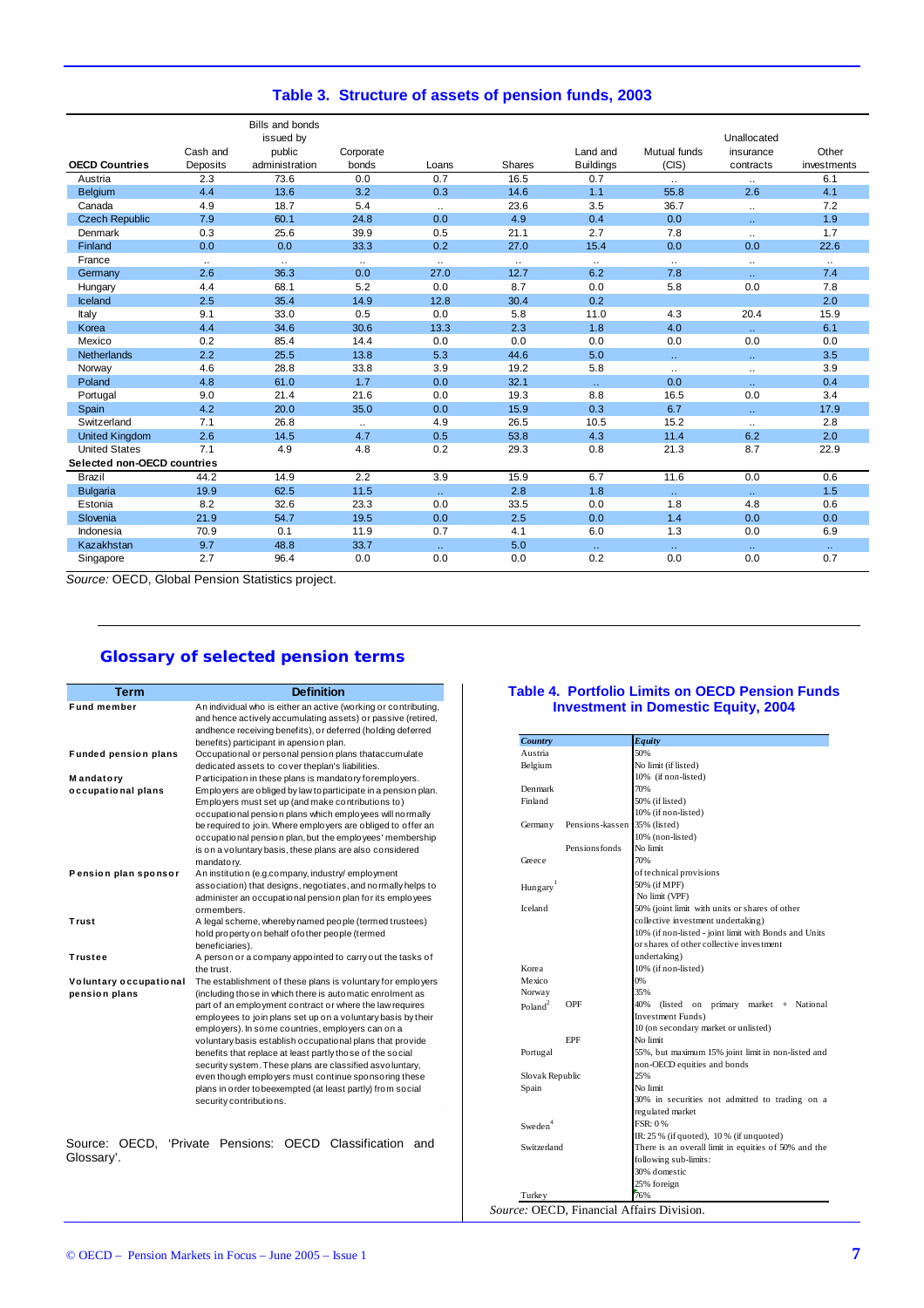## *The on-going shift from defined benefit to defined contribution*

The shift from defined benefit to defined contribution pension plans is a phenomenon spread throughout most of the OECD. The changing design of pension plans has led to the growth of a new type of pension funds that has much in common with investment funds and other collective investment schemes. The pension fund in the Czech republic, Hungary, Italy, Poland, Portugal, the Slovak Republic and Spain are all largely or solely supporting defined contribution arrangements.

#### **Table 5. Total Members in DB vs. DC plans, 2004**  (in % of total members)

|                      | Total Members (in %) |          |  |  |  |
|----------------------|----------------------|----------|--|--|--|
|                      | DB (1)               | DC       |  |  |  |
| Austria              | 25                   | 75       |  |  |  |
| Belgium (2)          | 100                  | $\Omega$ |  |  |  |
| Czech Republic       | 0                    | 100      |  |  |  |
| Denmark (3)          | 50                   | 50       |  |  |  |
| Estonia              | O                    | 100      |  |  |  |
| Finland              | 79                   | 21       |  |  |  |
| France               | 60                   | 40       |  |  |  |
| Germany              | 95                   | 5        |  |  |  |
| Greece               | 50                   | 50       |  |  |  |
| Hungary              | 0                    | 100      |  |  |  |
| Iceland              | 8                    | 92       |  |  |  |
| Ireland              | 64                   | 34       |  |  |  |
| Italy                | 8                    | 92       |  |  |  |
| Japan                | 94                   | 6        |  |  |  |
| Korea                | 46                   | 54       |  |  |  |
| Luxembourg           | 80                   | 20       |  |  |  |
| Netherlands          | 95                   | 5        |  |  |  |
| Poland               | $\Omega$             | 100      |  |  |  |
| Portugal             | 46                   | 54       |  |  |  |
| Slovak Republic      | 0                    | 100      |  |  |  |
| Spain                | 10                   | 90       |  |  |  |
| Sweden               | 50                   | 50       |  |  |  |
| United Kingdom (4)   | 84                   | 16       |  |  |  |
| <b>United States</b> | 30                   | 70       |  |  |  |

*Source*: OECD staff estimates.

DC plans have been growing fast in the United States where by 1997, they had overtaken DB plans in assets under management (see Figure 8). The United Kingdom is likely to experience a similar shift over the next decade, as many DB plans have been recently closed to new entrants and replaced by DC arrangements.

#### **Figure 8. United States - Shift in Defined Benefit vs. Defined Contribution Pension Plans, 1985-2003**  (In Millions of USD)



## *OECD Global Pension Statistics5: toward further harmonisation in pension statistics*

In 2002, the OECD launched, through the Working Party on Private Pensions and the Task Force on Pension Statistics<sup>6</sup>, a project to establish a harmonized set of statistics and indicators related to funded pensions. There were various reasons behind this  $effort$ 

- Funded pension arrangements are playing an increasingly important role in retirement income systems.
- Although significant strides have already been made in pension data collection and reporting, great variability remains across, and even, within OECD countries.
- Some of the key pension data quality issues that the statistical project will address, are:
	- − the lack of comprehensive administrative data for key indicators;
	- − the lack of timely data to monitor the financial activities of the international pension industry;
	- − the lack of uniformity and transparency in data sources and measures.

## *Further improvements in the statistics are already in sight*

To further harmonise and standardise the information, the OECD will continue to investigate and review, among other topics, assets' and liabilities' valuations methods across countries, the calculation of return on investment and costs and fees.

- the OECD will collect micro-data to develop additional indicators, and to enlarge the project progressively to include all funded pension plans,.
- With a view to improve the completeness of the set of indicators, and as autonomous pension funds do not represent the totality of pension plan activity in other OECD countries, the OECD will continue its efforts to obtain additional information on non-autonomous pension funds, pension insurance contracts and other financing vehicles for pension plans.
- To extend the project's geographical coverage, additional countries will be invited to join this unique dataset in cooperation with the IOPS organisation.
- <sup>5</sup> This project is currently financially supported by voluntary contributions both from the public and private sectors, namely ABI (American Benefits Institute), Allianz Global Investors, COVIP, the European Bond Commission, ING Group, Pioneer Investments and the Portuguese Pension Supervisory Authority.

6 These bodies are subsidiary bodies of the Insurance and private pensions Committee.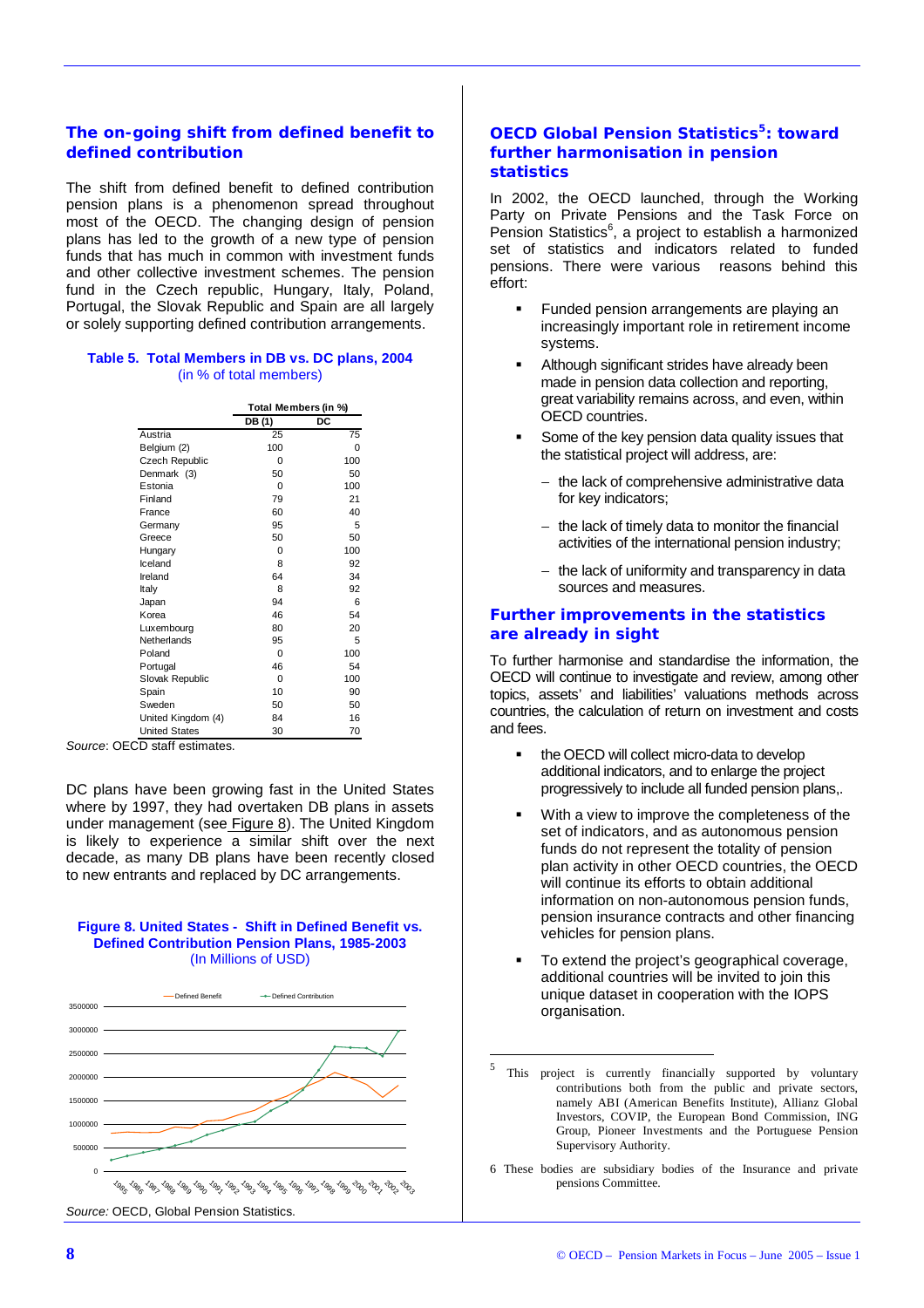## *OECD pension plan and pension funds classification*

The OECD dataset, following the OECD classification, considers both funded and book reserved pension plans that are workplace-based (occupational pension plans) or accessed directly in retail markets (personal pension plans). Both mandatory and voluntary arrangements are included. The data includes plans where benefits are paid by a private sector entity (classified as private pension plans by the OECD) as well as those paid by a funded public sector entity (see Table 7). Data collected within the framework of this project pertain to assets, liabilities, income, expenditure and membership.

Funded pension arrangements have developed heterogeneously across OECD countries. When comparing the data it is therefore important that users be aware of the institutional differences between countries. Moreover the recorded differences can reflect real differences but they can also be due to methodological differences between countries. For that reason a significant effort has been made to achieve comparability among countries. Definitions, classifications, calculation methods, and units have been standardised as far as possible.

#### *The original data sources are administrative sources*

Within the framework of pension regulation and supervision, pension funds are required to submit comprehensive sets of published and non-published data to pension authorities. In some countries, pension authority also collect information on other funded pension arrangements, such as pension insurance contracts and personal plans administered by banks or investment companies. In several Member countries the relevant pension authority also assume the statistical functions of compiling aggregated data on pension funds and analyses the national pension market. In some other countries this role is taken over by the national statistical offices (see Table 8) or by relevant Ministries. The coverage of the statistics follows the regulatory and supervisory framework. All authorised pension funds are therefore normally covered by the Global Pension Statistics exercise. The main exceptions are pension

funds established or treated as social security institutions by a country's legislation. This is the case of the statutory pension funds in Finland and the Premium Pension System in Sweden.

The information collected relates primarily to pension funds for both private and public sector employees. For Japan and the United States, detailed data on public sector pension funds is not currently available.

A few countries (Canada, Denmark, Iceland, Italy, Korea, Portugal, Sweden and the United States) have also provided information on pension insurance contracts or/and personal pension plans managed by banks and investment companies (see Table 6). Data on these plans in other OECD countries is contained in the statistics of insurance companies and other financial institutions but cannot be separated at this stage.

In addition to funded pension arrangements, only a few OECD countries (Austria, Canada, Germany, Luxembourg and Sweden) allow book reserves to be used as financing vehicles of tax-advantaged occupational pension plans. Only two of these countries, Canada and Sweden, currently collect administrative data on these plans.

## *Funded pension plans, including "Pay As You Go" ("PAYG") financed social security systems will be examined*

A pilot project has been launched to collect micro-data on social security reserve funds, the "funded" part of otherwise PAYG systems. Preliminary data on the reserve funds of selected OECD countries is provided in this newsletter. The aggregate sum of assets held by reserve funds, funded and book reserved pension arrangements equal the total funded pension wealth of a country that is accounted by claims on financial securities, real assets, and company profits (the case of book reserves).

It is also expected that the exercise will be gradually extended to non-OECD countries. Data on some countries has already been included in this newsletter. In the future, more detailed information will be collected from these countries.

| <b>Pension Plans</b>                      | Canada  | Denmark | Iceland | Italy  | Korea  | Portugal | Spain  | Sweden | <b>United States</b> |
|-------------------------------------------|---------|---------|---------|--------|--------|----------|--------|--------|----------------------|
| Occupational pension plans, total         | 607.304 | 206.818 | 9.908   | 35.054 | 14.573 | 17.765   | 23.282 | 5.555  | 4.238.784            |
| Defined benefit, total                    | 555.203 | 5.615   | 1.851   | 7.021  | 14.573 | 17.505   | 802    | 5.555  | 1.828.912            |
| Pension funds (autonomous)                | 409,654 | 5.615   | 1.851   | 7.021  |        | 17,505   |        |        |                      |
| Book reserves (non-autonomous)            | 120,266 |         |         |        |        |          |        | 5,555  |                      |
| Pension insurance contracts               | 25,282  |         |         |        | 14.573 |          |        |        |                      |
| Defined contribution (protected), total   | 52.101  | 53.103  | 8.057   | 8.628  | 14.573 |          |        |        |                      |
| Pension funds (autonomous)                | 36.107  | 53.103  | 8,057   | 8,628  |        |          |        |        |                      |
| Pension insurance contracts               | 15,994  |         |         |        | 12,526 |          |        |        |                      |
| Banks managed funds                       |         |         |         |        | 2.047  |          |        |        |                      |
| Defined contribution (unprotected), total |         | 148.101 |         | 19.405 |        | 260      |        |        |                      |
| Pension funds (autonomous)                |         |         |         | 19,405 |        | 260      |        |        |                      |
| Pension insurance contracts               |         | 148.101 |         |        |        |          |        |        |                      |
| Personal pension plans, total             | 287.939 |         | 1.084   | 3.177  | 25.417 | 2.656    | 31,496 | 3.316  | 2.979.000            |
| Defined contribution (protected), total   |         |         | 1.084   | 646    | 25.417 |          |        | 3.316  |                      |
| Pension funds (autonomous)                |         |         | 873     | 128    |        |          |        |        |                      |
| Pension insurance contracts               |         |         |         | 517    | 17.581 |          |        |        |                      |
| Banks managed funds                       |         |         | 211     |        | 7.836  |          |        | 3.316  |                      |
| Defined contribution (unprotected), total |         |         |         | 2.531  |        | 2.656    |        |        |                      |
| Pension funds (autonomous)                |         |         |         | 1.605  |        | 478      |        |        |                      |
| Pension insurance contracts               |         |         |         | 926    |        |          |        |        |                      |
| Investment companies managed funds        |         |         |         |        |        | 2,178    |        |        |                      |
| <b>Total all plans</b>                    | 895.243 | 206.818 | 10.992  | 38,231 | 39.990 | 20,421   | 54,778 | 8.871  | 7.217.784            |
|                                           |         |         |         |        |        |          |        |        |                      |

## **Table 6. Total Investments by Type of Plans in USD**

*Source:* OECD, Global Pension Statistics project.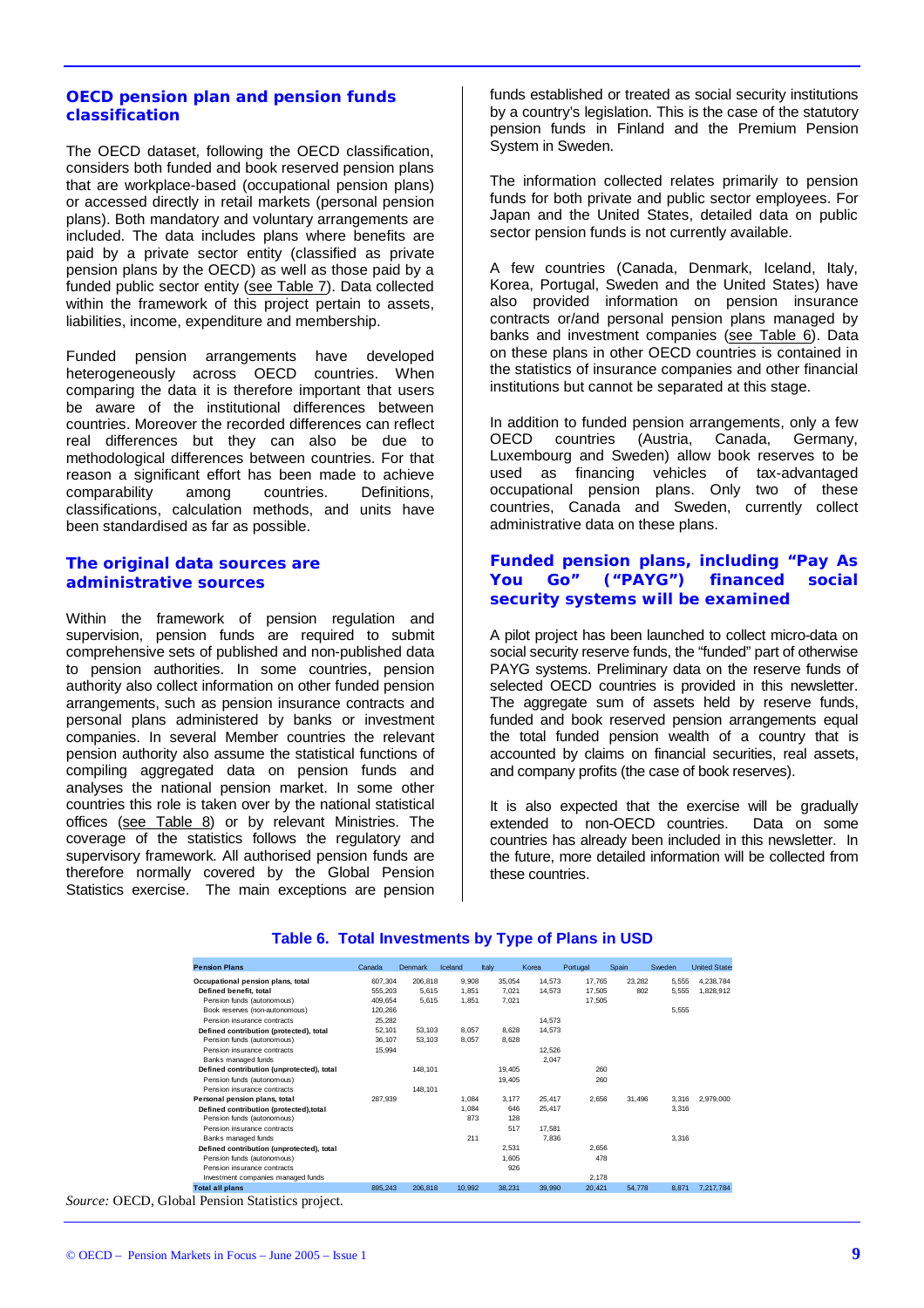#### **Table 7. OECD Classification of Pension Plans by Financing Vehicles**

| Pension funds (autonomous)     | The pool of assets forming an independent legal<br>entity that are bought with the contributions to a<br>pension plan for the exclusive purpose of<br>financing pension plan benefits. The plan/fund<br>members have a legal or beneficial right or<br>some other contractual claim against the assets<br>of the pension fund. Pension funds take the form<br>of either a special purpose entity with legal<br>personality (such as a trust, foundation, or<br>corporate entity) or a legally separated fund<br>without legal personality managed by a<br>dedicated provider (pension fund management<br>company) or other financial institution on behalf<br>of the plan/fund members. |
|--------------------------------|-----------------------------------------------------------------------------------------------------------------------------------------------------------------------------------------------------------------------------------------------------------------------------------------------------------------------------------------------------------------------------------------------------------------------------------------------------------------------------------------------------------------------------------------------------------------------------------------------------------------------------------------------------------------------------------------|
| Book reserves (non-autonomous) | Book reserves are sums entered in the balance<br>sheet of the plan sponsor as reserves or<br>provisions for pension benefits. Some assets<br>may be held in separate accounts for the<br>purpose of financing benefits, but are not legally<br>or contractually pension plan assets.                                                                                                                                                                                                                                                                                                                                                                                                    |
| Pension insurance contracts    | An insurance contract that specifies pension<br>plan contributions to an insurance undertaking in<br>exchange for which the pension plan benefits<br>will be paid when the members reach a<br>specified retirement age or on earlier exit of<br>members from the plan.                                                                                                                                                                                                                                                                                                                                                                                                                  |
| Other                          | Other type of financing vehicle not included in                                                                                                                                                                                                                                                                                                                                                                                                                                                                                                                                                                                                                                         |

## **Table 8. List of Administrative Sources**

| <b>OECD</b> countries     | Statistical source(s) by country                                 |
|---------------------------|------------------------------------------------------------------|
| Austria                   | FMA Financial Market Authority                                   |
| Belaium                   | Commission Bancaire. Financière et des Assurances                |
| Canada                    | Statistics Canada                                                |
| Czech Republic            | Ministry of Finance                                              |
| Denmark                   | Danish Financial Supervisory Authority                           |
| Finland                   | <b>Insurance Supervision Authority</b>                           |
| Germany                   | Federal Financial Supervisory Authority                          |
| Hungary                   | Hungarian Financial Services Agency                              |
| Iceland                   | <b>Financial Supervisory Authority</b>                           |
| Italy                     | Commissione vigilanza fondi pensione (COVIP)                     |
| Japan                     | Ministry of Foreign Affairs                                      |
| Korea                     | Korea Life Insurance Association                                 |
| Mexico                    | CONSAR                                                           |
| Netherlands               | <b>Statistics Netherlands</b>                                    |
| Norwav                    | Kredittilsvnet                                                   |
| Poland                    | Insurance and Pension Funds Supervisory Commission of Poland     |
| Portugal                  | Instituto de Seguros de Portugal                                 |
| Spain                     | Banco de Espana                                                  |
| Spain                     | Ministry of Economy                                              |
| Slovak Republic           | Ministry of Finance of the Slovak Republic                       |
| Switzerland               | Office fédéral de la statistique                                 |
| Sweden                    | Finansinspektionen (the Swedish Financial Supervisory Authority) |
| United Kinadom            | National Statistical Office (ONS)                                |
| <b>United States</b>      | Department of Treasury                                           |
| <b>United States</b>      | Federal Reserve                                                  |
| <b>United States</b>      | Department of Labor                                              |
| <b>Non-OECD countries</b> |                                                                  |
| Argentina                 | AIOS                                                             |
| Bolivia                   | AIOS                                                             |
| Brazil                    | Ministry of Finance - SUSEP (Open-funds)                         |
| Brazil                    | Ministry of Social Security (Closed-funds)                       |
| Bulgaria                  | <b>Financial Supervision Commission</b>                          |
| Chile                     | AIOS                                                             |
| Columbia                  | AIOS                                                             |
| Costa Rica                | AIOS                                                             |
| El Salvador               | AIOS                                                             |
| Estonia                   | <b>Financial Supervision Authority</b>                           |
| Hong Kong                 | Mandatory Provident Fund Schemes Authority                       |
| Indonesia                 | Ministry of Finance of the Republic of Indonesia                 |
| Kazakhstan                | Financial Supervision Agency of Kazakhstan                       |
| Peru                      | AIOS                                                             |
| Singapore                 | Monetary Authority of Singapore                                  |
| Slovenia                  | Slovene Insurance Supervision Agency                             |
| Slovenia                  | Slovene Security Market Agency                                   |
| Thailand                  | Securities and Exchange Commission                               |
| Uruguay                   | AIOS                                                             |
|                           |                                                                  |

## *Notes to be taken into consideration when interpreting the data*

#### **Common notes to Tables 1, 2, 3, 4 and Figure 1:**

Data includes pension funds per the OECD taxonomy that are subject to private pension regulation. All types of plans are included (occupational and personal, mandatory and voluntary). Pension funds include also some personal pension arrangement like the Individual Retirement Accounts (IRA) in the United States. Assets pertaining to the 1st pillar social security system are excluded as well as public pension funds that are subject to public pension regulation, like funds for government workers [eg. United States and Japan, accounting respectively, for 1,967 UDS bn (18.0% of GDP), and 406.7 UDD bn (9.5% of GDP)] and book reserves within sponsoring companies.

- 1. 2003 is data of 2002.<br>2. 2003 is data of 2002:
- 2003 is data of 2002; all data is for occupational pensions.
- 3. Including Pension foundations, 'bigger friendly societies' and 'small friendly societies';
- 4. 2001 and 2002 are data of 1999 and 2000 respectively.
- 5. 2002 is data of 2001.

#### **Specific notes:**

#### **Table 1:**

6. Data for Brazil, Panama, Ecuador, Fiji, Honduras, India, Indonesia, Kazakhstan, Korea, Sri Lanka, Malaysia, Pakistan, Panama, Russia, and Ukraine from FIAP; Latin American data w/ exception of Mexico, from AIOS.

7. Arithmetic Sums and Averages; Sums may not add up due to rounding error.

8. G10 includes Belgium, Canada, France, Germany, Italy, Japan, the Netherlands, Sweden, Switzerland, the United Kingdom, and the United States.

- 9. Funded pension weights used to calculate OECD weighted regional averages.
- 10. GDP values from OECD/MEI; selected Non-OECD country values from IMF, International Financial Statistics, 2005.

Exchange rate used: 1.116625 in 2001; 1.061066667 in 2002 & 0.89 in 2003 from OECD/MEI

#### **Figure 3 and 4:**

Sweden: only AP1 / France: 2004 data / Korea: recording period, 31 June 2003 / Japan: recording period, 31 March

In the chart, for France, Finland and Korea, data point at 'zero' means data is not available. For New-Zealand it is not applicable.

#### **Figure 5. Contractual Savings, Selected OECD countries, 2003:**

1. 2002 Data used for life insurance data for all countries.

2. The Social Security trust funds, managed by the Department of the Treasury, are Old Age and Survivors Insurance (OASI) and Disability Insurance (DI) Trust Funds. All securities held by the trust funds have been issued by the Federal Government.

- 3. Includes State pension fund (statutory pension funds and government workers' pension funds are excluded).
- 4. Public pension funds include Employees' Pension fund and National Pension fund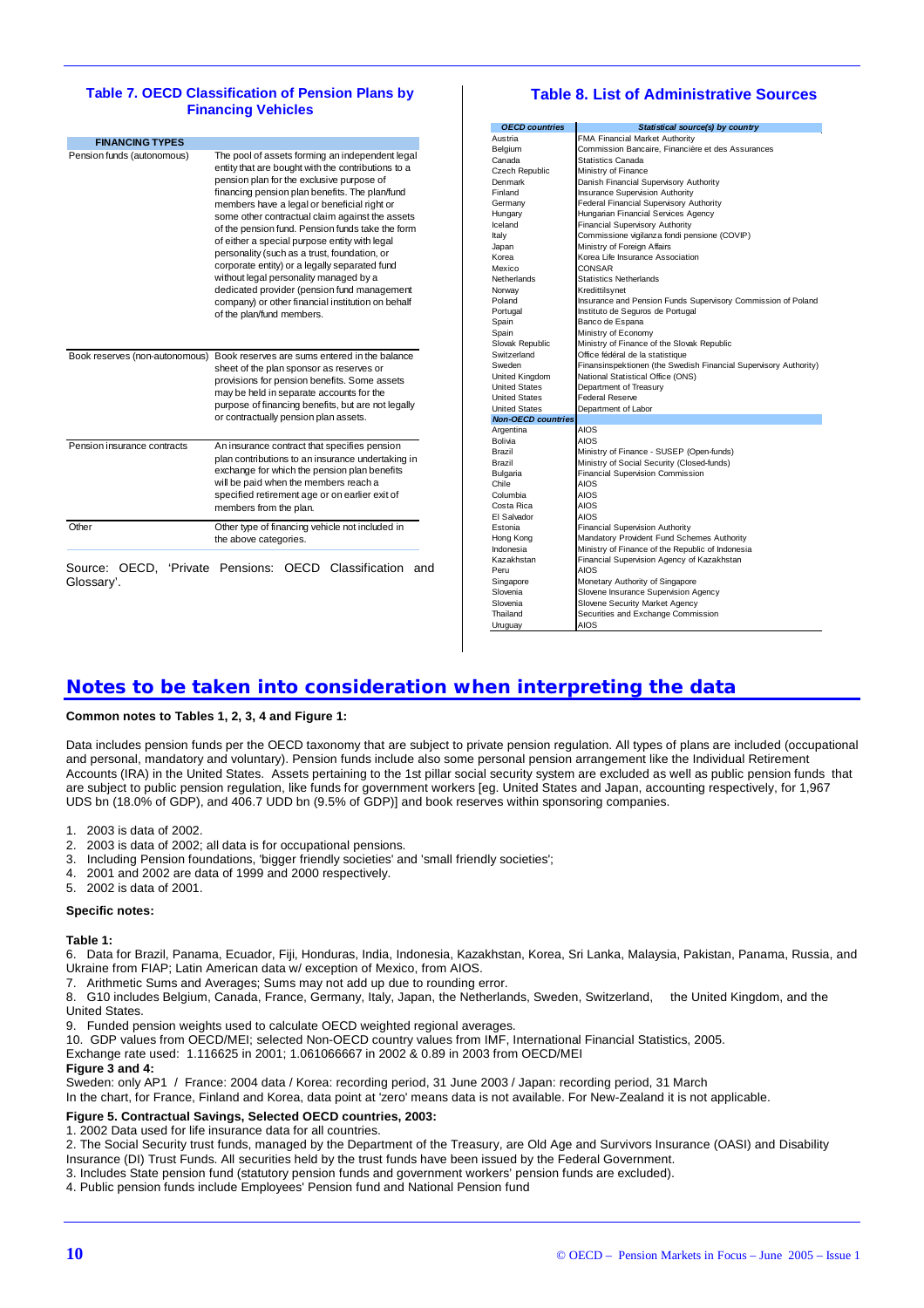5. Social security funds are composed of National Health Insurance Corporation, Health Insurance Review Agency, Industrial Accident Compensation Insurance & Prevention Fund, National Pension Fund, The Special Accounting for N.P.F (National Pension Fund), Patriots and Veterans Affair Fund, Employment Insurance Fund, Wage Claim Guarantee Fund, Fund for Employment Promotion and Vocational Rehabilitation of the Disabled.

#### **Table 2:**

6. Life Insurance data from OECD.dot.stat.

7. GDP values from OECD/MEI

#### **Table 3. Structure of assets of pension funds, 2003**

1. 2002 Data for Belgium.

- 2. 2001 Data for Finland and the United Kingdom.
- 3. 2000 Data for Switzerland.

**Table 4.** (1) MPF stands for mandatory pension fund; VPF for voluntary pension fund; (2) OPF stands for open pension fund, EPF for employee pension funds (closed funds);

**Table 5**: (1) including Hybrid plans, (2) DB are all cash balance plans - pay lump sum at retirement, (3) Mutual insurance arrangements, (4) Excluding Hybrid schemes.

## *News in brief*

## **The OECD has been developing principles and guidelines for occupational pension regulation since 1998.**

The OECD "Recommendation on Core Principles for the Regulation of Occupational Pensions" was released in 2004, with six main core principles addressing both prudential aspects and the rights of members and beneficiaries. Additional detailed guidelines set out basic good practices in regulation that aim at providing incentives for the management of pension funds in the best interest of plan members and beneficiaries. The governance guidelines stress the role of internal controls and external monitoring by auditors and actuaries (through their whistle-blowing function), while the guidelines on the rights of beneficiaries aim at bridging the information gap between plan members and pension providers by establishing basic protective measures such as vesting and portability rights on top of disclosure requirements. Currently, the OECD is preparing a set of guidelines on pension fund asset management and on funding and benefit security. These guidelines will be published in the course of 2005.

#### **Pension Benefit Security – On going work by the OECD Working Party on Private Pensions**

The OECD has been undertaking work to examine ways to ensure that pension beneficiaries receive their promised retirement income. Some countries have dealt with benefit protection via strong funding rules and the OECD Working Party on Private Pensions (WPPP) has undertaken an extensive survey of the funding requirements in the OECD countries where defined benefit schemes are still widespread.

Further work examines an alternative method of increasing benefit security in retirement – pension benefit guarantee schemes (the option current being introduced in the UK). These schemes, also known as insolvency guarantee schemes, cover lost pension income in when a plan sponsor becomes insolvent without sufficient pension assets to meet obligations. The group has examined the arguments for and against such schemes at both a theoretical and practical level, and has analysed the different models for these schemes which exist in several OECD countries.

A related method of benefit protection concerns the position of pension fund claims within bankruptcy proceedings. When a sponsoring firm enters liquidation with an underfunded pension scheme the accumulated pension rights of the plan beneficiaries may have a higher ranking claim upon the sponsoring company's assets than other creditors, rank equally, or behind the claims of other trade and financial creditors. On going work by the WPPP discusses whether such priority rights should exist, how they impact financial markets and looks at the current situation in a range of OECD countries.

#### **The OECD's Financial Education Project—Current and Future Work**

The part of the Financial Education Project that was developed under the direction of the Committee on Financial Markets (CMF) has just completed its first report on financial education. This report is the first major study of financial education at the international level and includes a chapter on financial education and retirement savings. Following its programme of work, the Working Party on Private Pensions (WPPP) will now extend the CMF report to examine in more detail the role of financial education in increasing workers' awareness and understanding of the need to save for retirement and their ability to do so.

Issues to be considered in the WPPP report will include the extent to which the format of the education or advice should be regulated, how financial education can improve individual choice, and the role of financial education in general in both defined benefit and defined contribution schemes. In addition to a description of existing financial education programmes and an assessment, to the extent possible, of the effectiveness of these programmes, the WPPP report will also develop good practices for financial education programmes, in consultation with the appropriate stakeholders.

#### **The International Organisation of Pension Supervisors (IOPS) established in July 2004**

IOPS now has over 40 members and observers representing over 30 countries. This organisation is currently progressing with its 2005/2006 programme of work. Priority projects currently under development include the drafting of a set of guidelines for good practices in pension supervision, and an analysis of the core elements of a risk-based approach to pension supervision, run jointly with the World Bank. Other projects, covering areas such as supervisory education, outreach and communication and the utilization of IT technology in off-site supervision will continue to be rolled out over the period. Work of the IOPS will be conducted in close cooperation with the OECD.

*OECD reports are available at: www.oecd.org/daf/pensions*